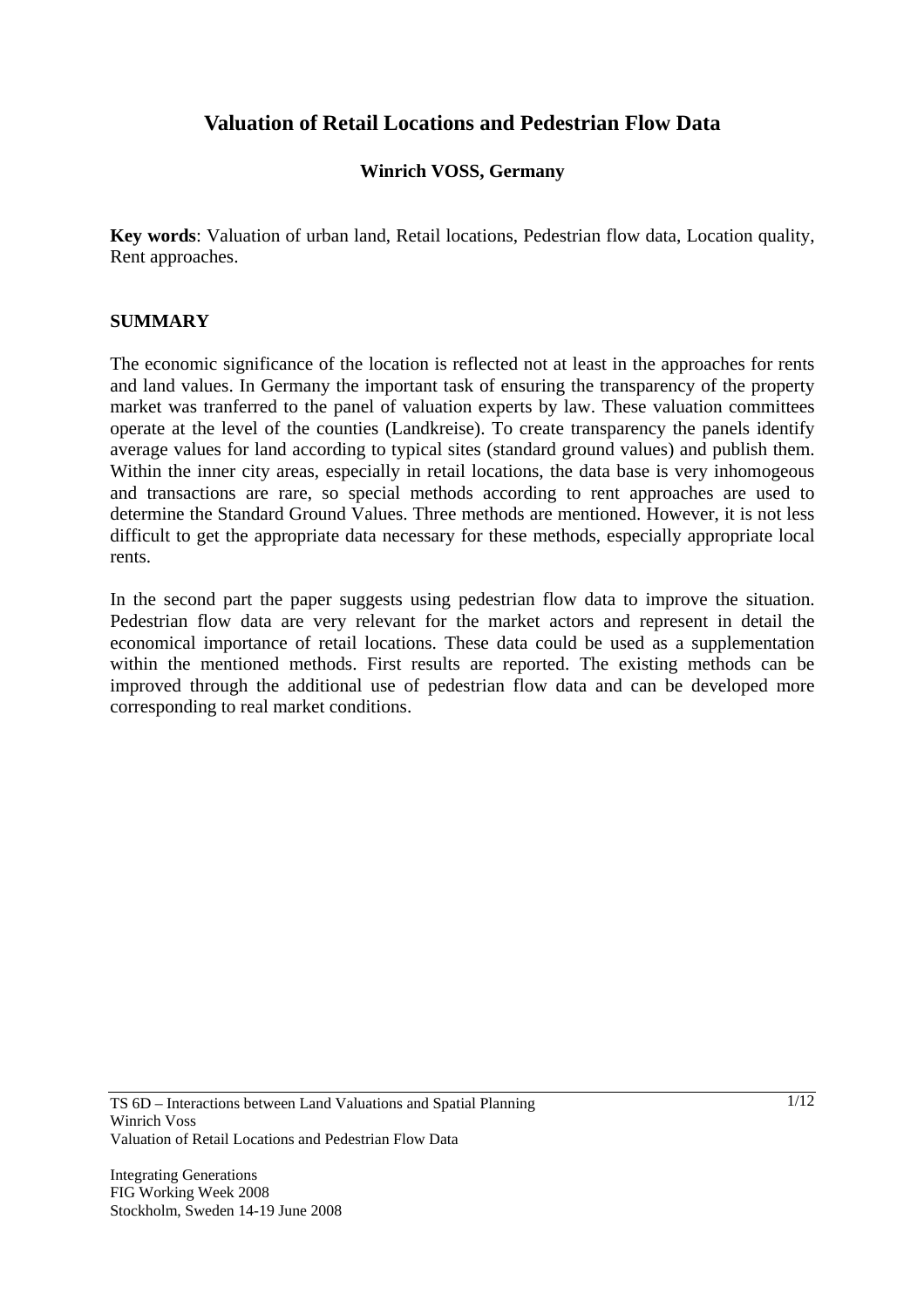# **Valuation of Retail Locations and Pedestrian Flow Data**

## **Winrich VOSS, Germany**

### **1. INTRODUCTION**

In the centers of our cities a variety of functions are to be mixed to develop an attractive and lively inner city area. The important functions are represented in particular by the following land uses:

- Cultural facilities (theatres, museums, historic buildings),
- Public facilities (city hall, churches, important administrations),
- Retail facilities (specialized stores, specialty shops, shopping centers),
- Office Uses (corporate headquarters, banks, associations/federations)
- Recreational Uses (cinema, catering trade, restaurant industry)
- Mobility Facilities (train station, parking garages, bus station).

These commercial and public uses on one hand are competing for the best locations in the city, on the other hand, they are also dependent on each other, since only by the diversity of these uses the variety and importance of the inner citiy centres are formed (advantages of agglomeration). Only a very limited area of the city offers these special agglomeration advantages. This situation is reflected in values of urban land in conjunction with the use options.

A special significance comes from ancient times to the "market" function of a city. Most cities owe their importance to the surrounding countryside by their role as a market place. That has not changed in the core until today. The "Shopping", the "shopping experience" or the retailers still play a prominent role for the attractiveness of a city centre.

The goal is to express this priority valence in land values. The focus of the contribution is the question how one can set the determination of the location qualities/ land values for inner city locations to a secured basis?

## **2. DETERMINATION OF LOCATION QUALITIES BY LAND VALUES**

The market-oriented functioning of the land and real estate market depends substantially on the existing information about the market trends, i.e. on the transparency of the market. This includes an overview of the estimate of the different locations for the developed land (location quality, Lagequalität), orientated at objective criteria. Naturally the range of possibilities within the proposed urban development is to be included.

The "quality" of a district in the city can be described differently. Often, in particular in the town geography, location factors are consulted in order to seize the advantages and restrictions/ limitations of an area. A distinction is made between the hard location factors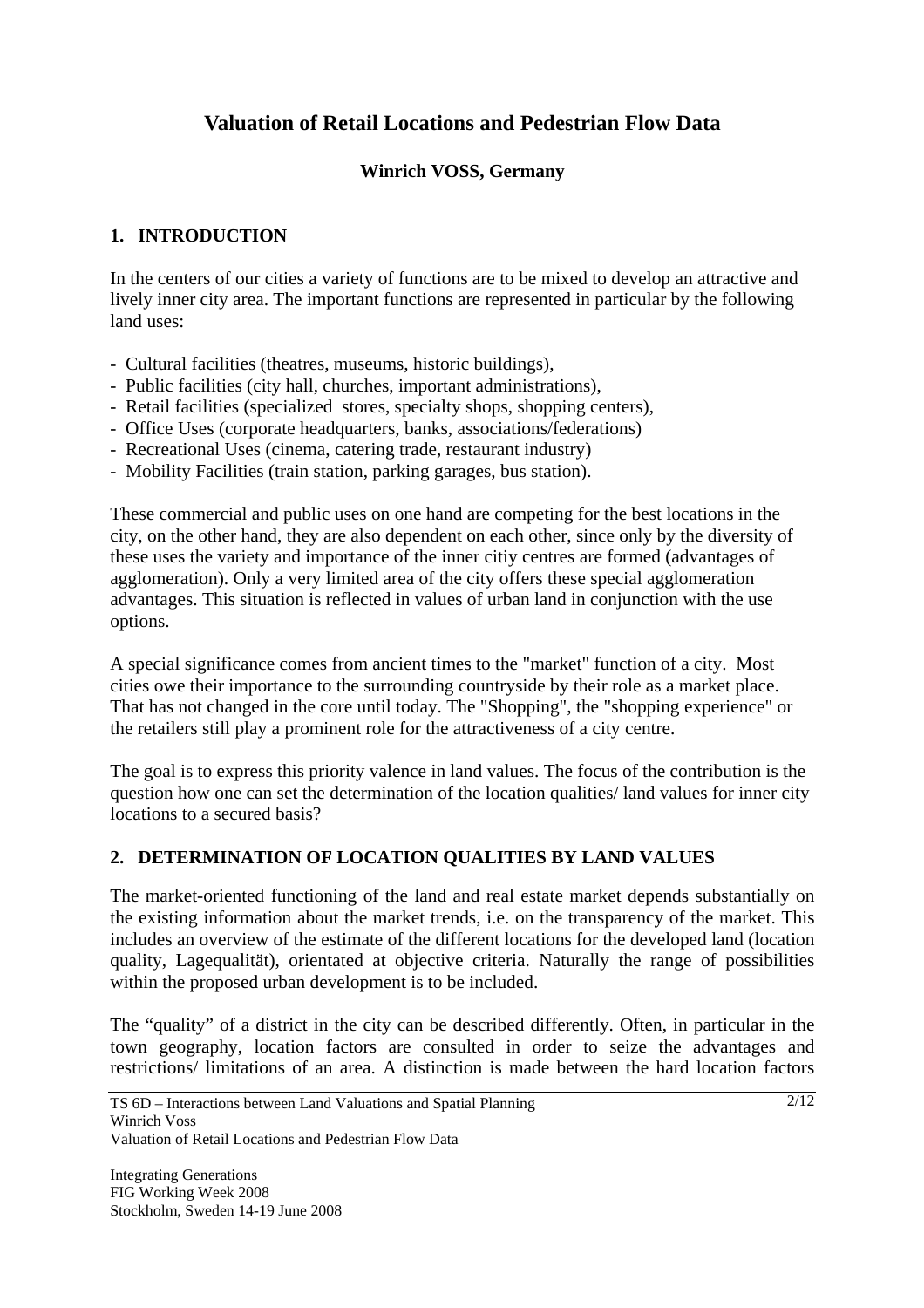such as the transport accessibility and the soft locational factors such as e.g. the cultural offerings. On the location factors important for retail trade such as buying potentials, competitive situation, pedestrian flow etc. Bieberstein points out (Bieberstein 1989). However, a small-scale local subdivision of locations is not differentiated enough with the usual location factor systems.

Another possibility of seizing the economic advantages and disadvantages of an area exists in the indication of average land values. The average land value has to consider the potential land use of the site: is it a location for office and service uses, or rather for the manufacturing sector or for housing? In this, the planning concepts play an important role. In Germany it is substantial that the planning system produces legally binding statements - at least in a local development plan (Bebauungsplan) – which effect claims on the granting of a building permit. Insofar there is to a certain degree planning certainty for market players. This facilitates the determination of use-oriented land values.

With the introduction of the federal building law (BBauG) in 1960, the legislator also created the establishment of independent expert committees for valuation of land and property. By means of this law the important task of ensuring the transparency of the property market was tranferred to this panel of experts. The valuation committees are organized on the level of the 16 German states; normally one committee is responsible for the area of one county, sometimes more than one. In most of the state there also exists an "upper panel of experts", which is responsible for basic rulings within the state.

Essential components of this order were the setup of a systematic collection and analysis of all purchase contracts (purchase price collection) and the identification of average standard ground values for the land (Bodenrichtwerte) and the publication of these values. Standard ground values are a surface covering generated and in practice strongly used product for the rating of the level of land prices. They form the basis for the settlement of a large number of private and public transactions on land and property.

Standard ground values additionally are important for the taxation of land. In near future they should be the basis for the local land tax and for the inheritance tax.

Collected cases of sold vacant properties in recent years which are inferred from the purchase price collection form the basis for the determination of the standard ground values. These cases are analyzed purchase. On this basis the standard ground values are advised and decided by the responsible expert committee in an annual meeting. The ideal case would be an active real estate market, which supplies in all land benchmark zones sufficient buying cases and thus provides a solid decision support for the experts for the disposal of the standard ground values.

Despite the varied uses of the standard ground values, as the name implies, they are only approximate values and have indicative and no binding effect. They represent only a valuation tool for the consultants, and guideline assistance for participants in the land market. In the case of a special valuaution their validity and adaptation must be considered.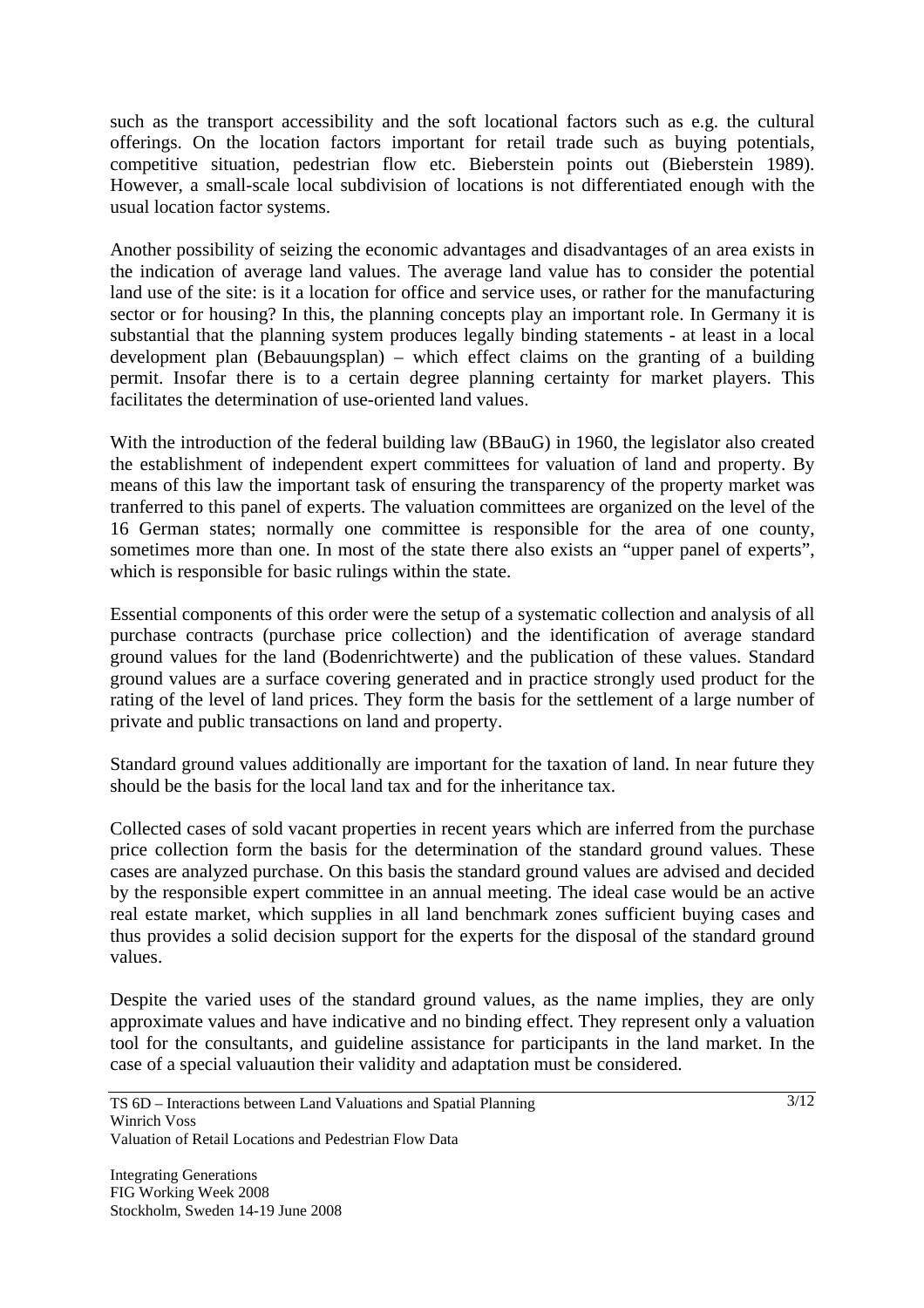The standard ground values are registered in maps; two representation methods became generally accepted:

#### Site-specific standard ground value:

The panel of experts indicates the site-specific value for a individual position along a road or in a block of the city. Apart from the value of the land  $(\text{Em}^2)$  the 3 or 4 most important criteria determining the value are also indicated in the map. How dense the net of the standard ground values can be indicated, depends substantially on the variety of values and on the available material of transactions. For the city centers with strongly varying location qualities a dense net (e.g. all 300 m an indication) would be desirable.

#### Zonal standard ground value:

The second form of the indication of standard ground values determines a zone, to which the average location value refers. The panel of experts addititonally decides over the area, which lies between the site-specific values. Here in particular equivalent conditions for access and the range of possibilities within the proposed urban development play a role. The zonal standard ground values have extended expressivness, because the zone demarcation gives information about the relative value differences, while the ground values inform about the absolute value differences.

## **3. STANDARD GROND VALUES IN INNER CITY AREAS**

The agglomeration advantages of the central ranges in the cities, already mentioned, lead to rapidly rising land values in the central business districts. But the values vary strongly within short distances. Depending upon land use structure and density the location qualities vary clearly within the city centers. This value reduces just as abruptly in the neighbouring areas, where this centrality is not any longer attached. This situation leads to strong differences in the economic estimate of the value of the land in the narrow area of the inner cities. The zones of comparable location qualities have usually only small expansion in the city centers, while they can cover large areas in homogeneous districts of residential use.

## **3.1 Difficulties in determining Standard Ground Values in inner city areas**

It is to be assumed that numerous, small structured and in the height very different standard ground values has to be estimated to describe the location qualities in the city centers.With this task the panel of experts meets different problems.

Under normal conditions the standard ground values are derived out of market transactions for vacant land according to the comparative method. The data base should be formed by transactions within a year in a zone of equivalent location quality. These requirements are hardly to be fulfilled to nearly all city centers.

- Vacant land is naturally in the city centre hardly still present. - The number of comparable transactions per year is altogether extremely small in the city centers. - Frequent in cases of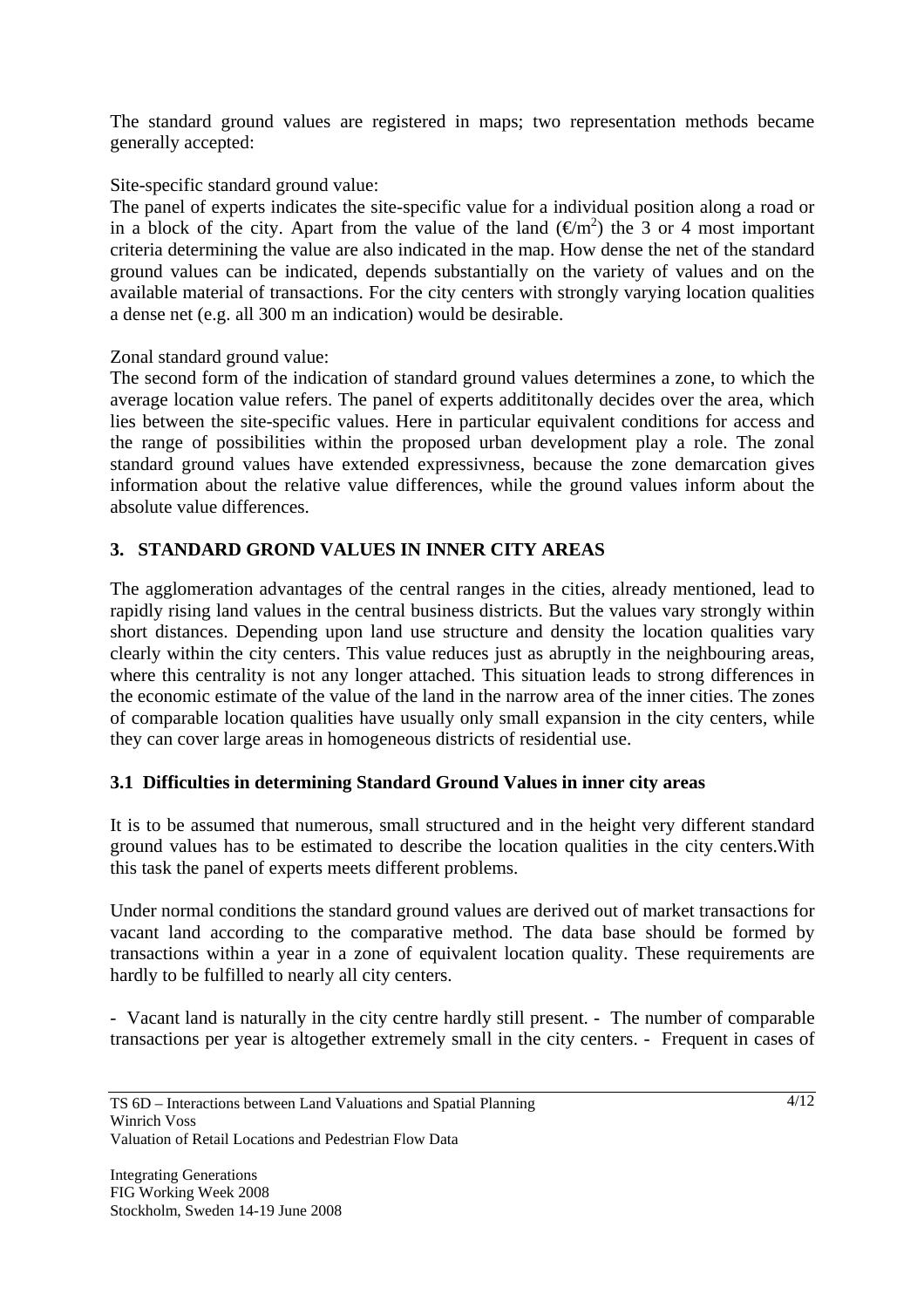purchase market participants with special interest situation take part (e.g. extension desire of existing uses).

As in the urban centres a lack of undeveloped land can be reported that fact forces the valuation committees to consult already built-up land for the derivation of standard ground values. The sale of built-up land also is rare in central locations and often the separation of the building's value from that of the land is not possible. By these circumstances there will be difficulties in establishing appropriate standard ground values. The annual adjustment of the existing standard ground values to a general trend over a long period of time is inadequate, because of the risk to depart more and more further from the market.

#### **3.2 Methods used for determining Standard Ground Values in inner city areas**

Since the mid-seventies there were already several procedures and investigations developed to solve this problem. Despite today none of these procedures could itself intersperse as standard procedure. Main topic is the derivative of standard ground values on the basis of return indicators. It is proceed with the fact that in central city locations the return, which can be gained with a property should be directly reflected in the height of the standard ground value. The ground floor rent is a main indicator.

The basic principles of the procedures are similar, but they use different indicators and consider different value-affecting characteristics. Furthermore, it has been shown that these factors are very specific and not area independent. Therefore, for each region the relevance of a procedure must be tested or the existing model has to be adapted at the regional peculiarities.

#### *Gross Rent method - Mietlageverfahren*

For the gross rent method here exemplary the surveys of Schmalgemeier are mentioned. Result of this survey was the proof of a functional link between the ground floor raw rent and the land value in Osnabrück, derived from over 100 concrete evaluation appraisals and from cases of purchase (Schmalgemeier, 1977). Different indicators were examined; the highest relevance comes to the indicator "gross ground floor rent". In very good agreement Paul can optain independently the same results for Offenbach (Paul, 1983), the results for further cities are documented (Gerardy 2007). The result for the city centre of Goettingen is presented by Kertscher on the FIG WW 2008. It has to be considered that the respective amount of rent depends on further factors, like the respective economic situation and competitive situation in the period of the contract or the shop size and the frontage at the road (Gerardy 2007).

#### *Rent column method - Mietsäulenverfahren*

In the rent column method the fact that especially the yields originated from the ground floor prove as land value-determining. Here comes the index of site coverage (Grundflächenzahl), which causes that a lot of space on the ground floor is available, in the determination of land value. In the rent column method existing purchase cases are transferred to the evaluation location by comparing the ratio of rent and land value. The rental rates per usable space, which in commercial building in the inner city are very different in the various floors, are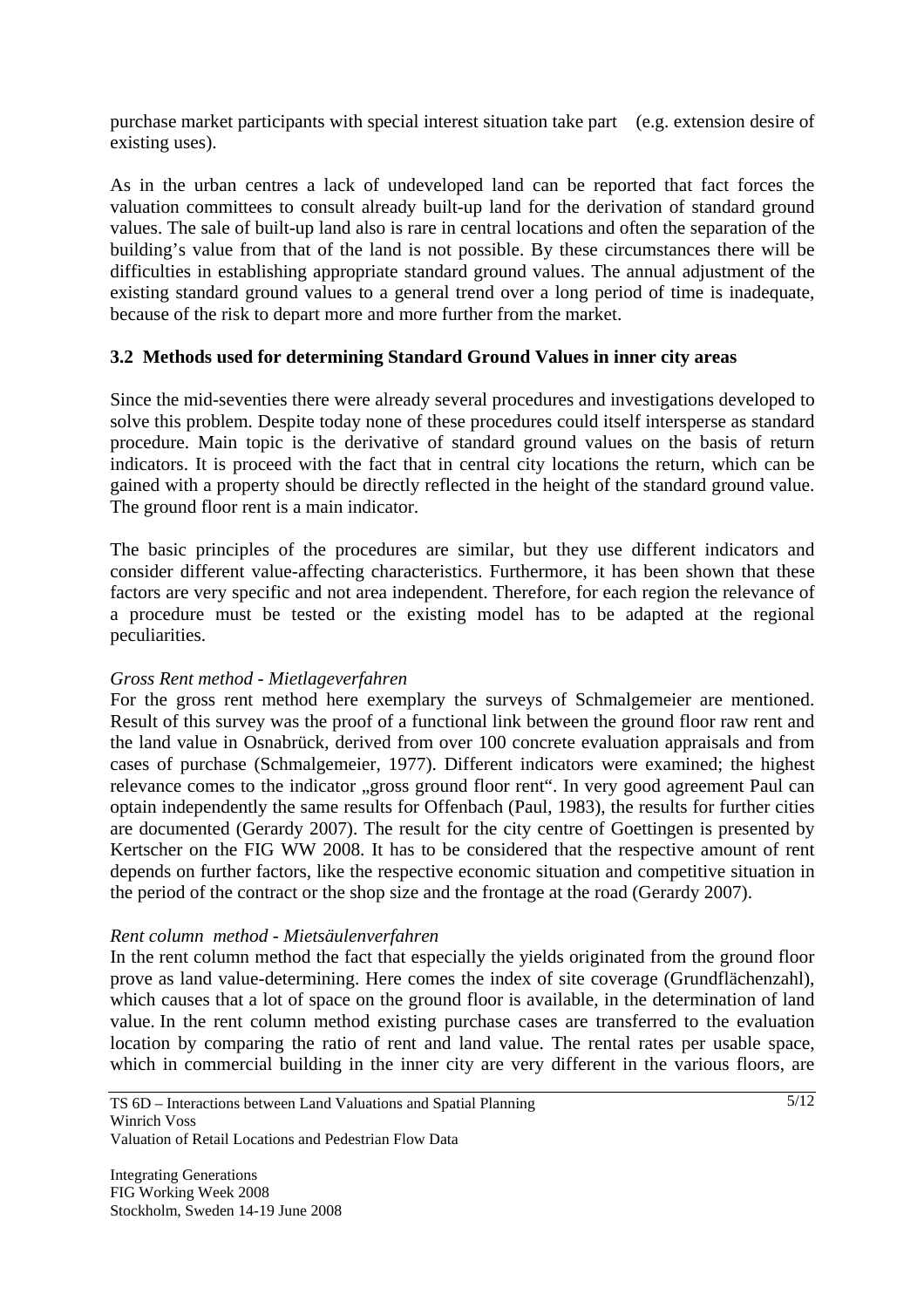converted in a summerized rent per sq.m. of the plot. The correspondingly higher rental income flowing out of the ground floor has a strong impact on the rent column. If in the evaluation location the local rents are known, is a conversion of the land value possible (Kleiber 2007).

#### *Interrelated expert method – Intersubjektiver Preisvergleich*

A procedure, based on independent expert knowledge of local market players was proposed and tested in the last few years by Reuter (for example in Dresden; Reuter 2007). It is based on a separate questioning of experts (appraiser) in order to determine the standard ground values in locations with very few transactions. The opinions of a number of experts (not less than 10) are independent of each other and simultaneously caught up. Through median formation the expert opinions will be merged. The value is not queried directly, but the underlying factors, such as traffic conditions, neighbourhood situation and the development condition, each weighted. Even here at least some comparison prices have to be available. These cases also will be estimated by the experts. By this relation then the transferability is given.

All methods need to use the - few - useful cases of purchase as value references (focal points). The transfer to the evaluated locations takes place with the help of the actual or the usual local market rents. The data problem is thus shifted to the collection of the rents while using the Gross rent method and Rent columm method; at least however the cases of purchase of buildup objects can be consulted in these methods. At some places regular collection of the rents were established, but the figures are provided by the owners on voluntary basis. A data exchange with other market participants (e.g. the brokers) takes place only rarely. Therefore also these models fail in many cities because of the insufficient data situation about rents. The Inter-related expert method does not depend on the existence of other data, but the result depends here on the experience of the experts and its realization is less transparent. This method is suitable well in order to determine the location differences and the demarcation of the zones of equivalent locations (relative ground values), while the two rent-based methods are rather suitable to determine the value in its height (absolute ground values).

#### **4. IMPORTANCE OF PEDESTRIAN FLOW DATA FOR RETAIL LOCATIONS**

#### **4.1 Factors relevant for retail locations**

In the trade research usually location factors are used to describe the macro- and the microsite for retail uses. Surveys on the quality of the retail locations will be published in Germany from some private providers. For example for the 100 largest cities annually city-profiles with the following data are available:

- Population/ number of inhabitants Total population is already a good reference to the turnover potential of a City.
	- Visitor volume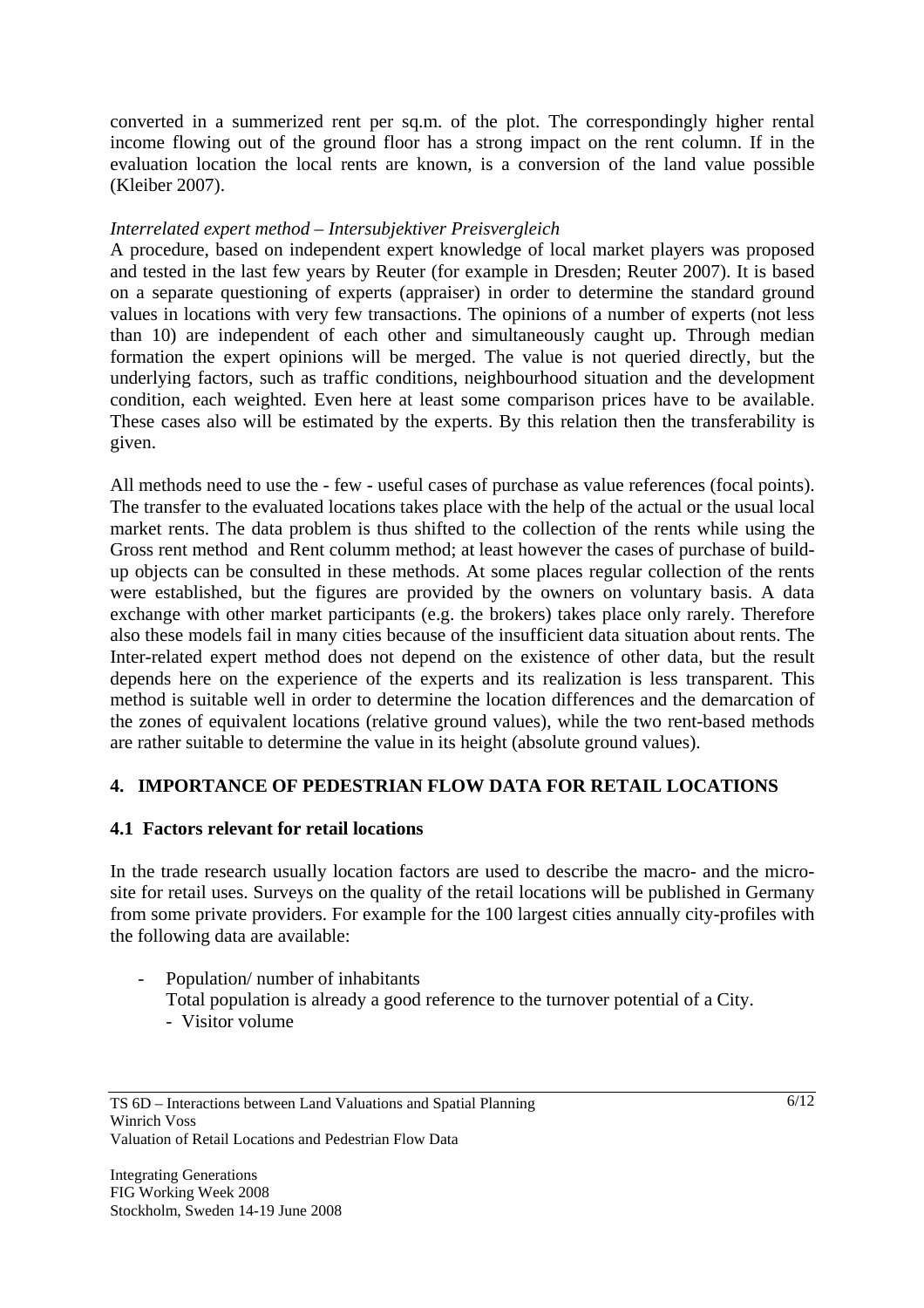- The figure indicates the number of nights (overnight accomodation) spent in the city and quantifies the attractiveness of the city.
	- Employees
- Total number of employees as an indicator of the local purchasing power.
	- Purchasing power index

The purchasing power is calculated from the income of inhabitants and is thus a reference to the consumption ability and the potential demand in the city.

The value of 100 gives an average purchasing power in the country. - Turnover index

The item describes the turnover of the local retail trade per capita of the inhabitants and is indicative of the attractiveness of the city as a retail location.

- Centrality index

The centrality index is the relationship of purchasing power bond in the city and the purchasing power inflow from outside and shows its attraction of retail trade for the nonresident population.

- Grade of chain-store extension

The Grade of branch extension refers to the percentage of chain-stores compared with the total number of enterprises in the 1a-locations.

- Top pedestrian frequency

The pedestrian frequency has been allocated on a Saturday from 1 to 2 pm on the most frequented point of the city and is thus counted as a maximum.

- Length of road fronts in 1a-location

The relevant frontages are taken from the cadastral without deductions for entrances or stairways.

- Rent-1a location

Renting of a fictitious, ground level business with 100 qm effective space and at least sixmeter-wide showcase for newly lease contracts.

Most of these indices describe the macro-site and are interesting for the comparison between different cities. This paper deals with the small-scale location differences below the micro-site level.

For the consideration of the micro-site the number of pedestrian frequency becomes a key importance. It expresses both, customer potential and net yield expectation. Also in the literature about evaluation of trading locations and retail properties regularly the pedestrian frequency is specified as substantial quality criterion (Heidemann 1966, Aerni 1992,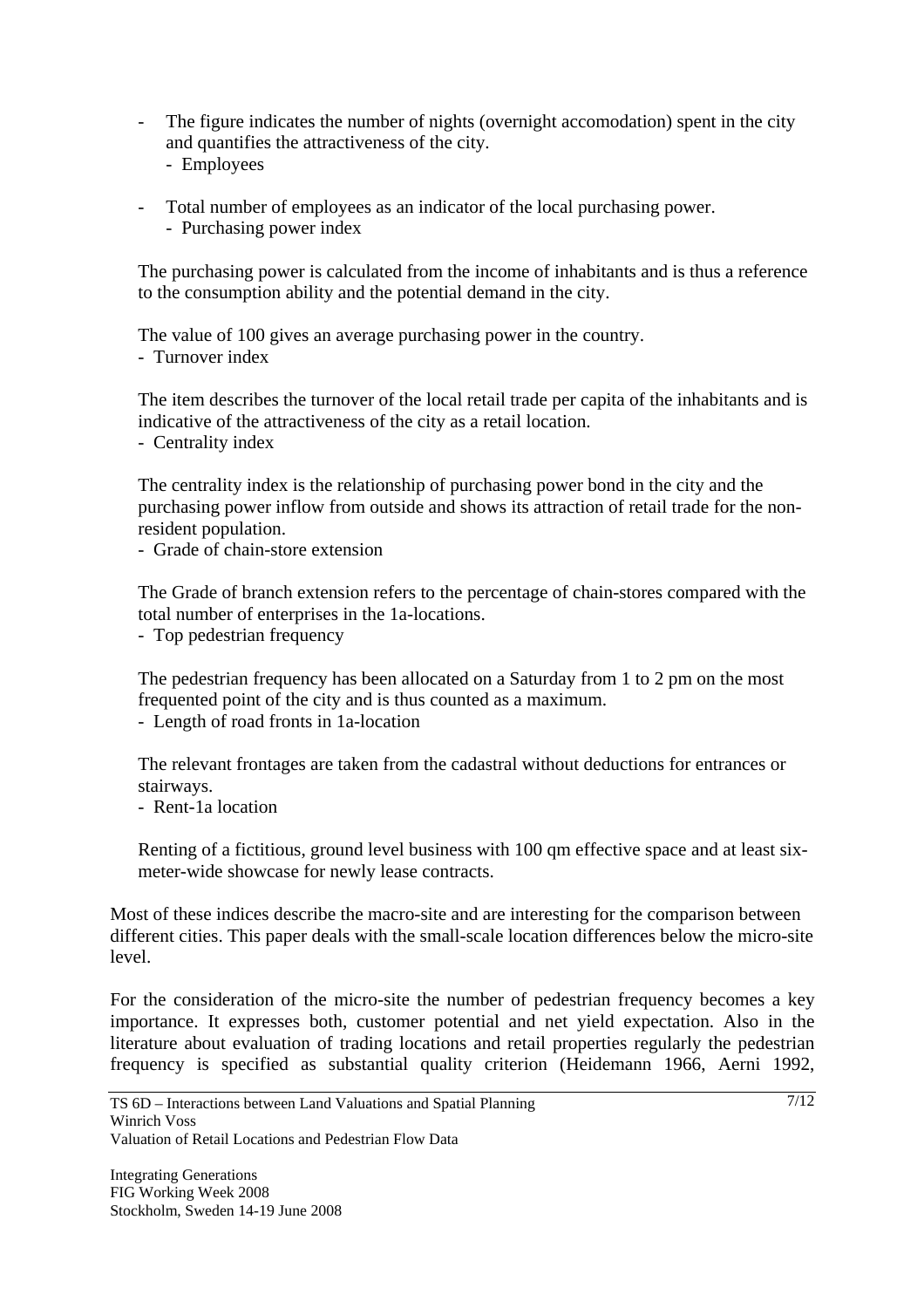Monheim 1999). According to Kleiber (2007), the pedestrian frequency is correlated with the store rent, particularly the ground floor rent, which – on the other hand - stands in functional context with the land value. If comparative prices are present, the ground value can be derived by the available frequencies of passers-by. This is done either in direct relationship to pedestrians' frequencies or by means of derivation of a functional relationship in the context of a regression study (Kleiber 2007). Obvious example is the corner- property location with overlaying pedestrian flows.

Within the town centre location the retail research differentiates between different business locations.

- Ia-situation: Best business location, highest pedestrian frequency, highest quota of retail businesses.

- Ib-situation: Adjacent to the best business location, still high pedestrian frequency, road crosslinks.

- Ic or II-situation: pedestrian frequency significantly reduced, less density of retail businesses, predominantly specialised trade and services enterprises

- Urban fringe location, district centers: These situations are not to be found in the city centre; here the importance of the pedestrian frequency decreases clearly in comparison to other criterions. (Kleiber 2007)

The highest pedestrian frequency is reached in the Ia-situations, which also have the highest business density. A further criterion of Ia-situations is the good mixture of shop types. The adjacent Ib-situations are less frequented. The next graded II-situation has significantly reduced pedestrian frequency with a less density of retail businesses.

Such graduations of the business centres are available for many cities. At some places they are underlaid by appropriate countings of pedestrians. There also are individual cases, in which a relation is made to the standard ground values (e.g. in Dorsten or Moers in North Rhine-Westphalia).

For a differentiated indication of the location qualities/ standard ground values in larger city centers a distinction in 3 - 4 classes however is not sufficient. Here the pedestrian frequency could be used as basis for a fine-linked differentiation. To capture the situation of real market conditions if necessary further distinctions are to be considered.

Beside the pedestrian frequency and the renting level data about the grade of chain-store extentions or the shop ratio in a road (shops front in relation to the length of the building fronts) are of interest if these data are refering to sections of the most important shopping streets. Also distinctions are possible on the basis of the typical shop width at the road and the shop depths.

It also should be noted that proven Ia-situations with very high-quality business are not illustrated by highest pedestrian frequency. Here also other factors e.g. the trade mixture has to flow into an evaluation ("department store running miles" vs. "luxury miles"). Also there are day-time differences, which could be caused e.g. by commuters in the surrounding of the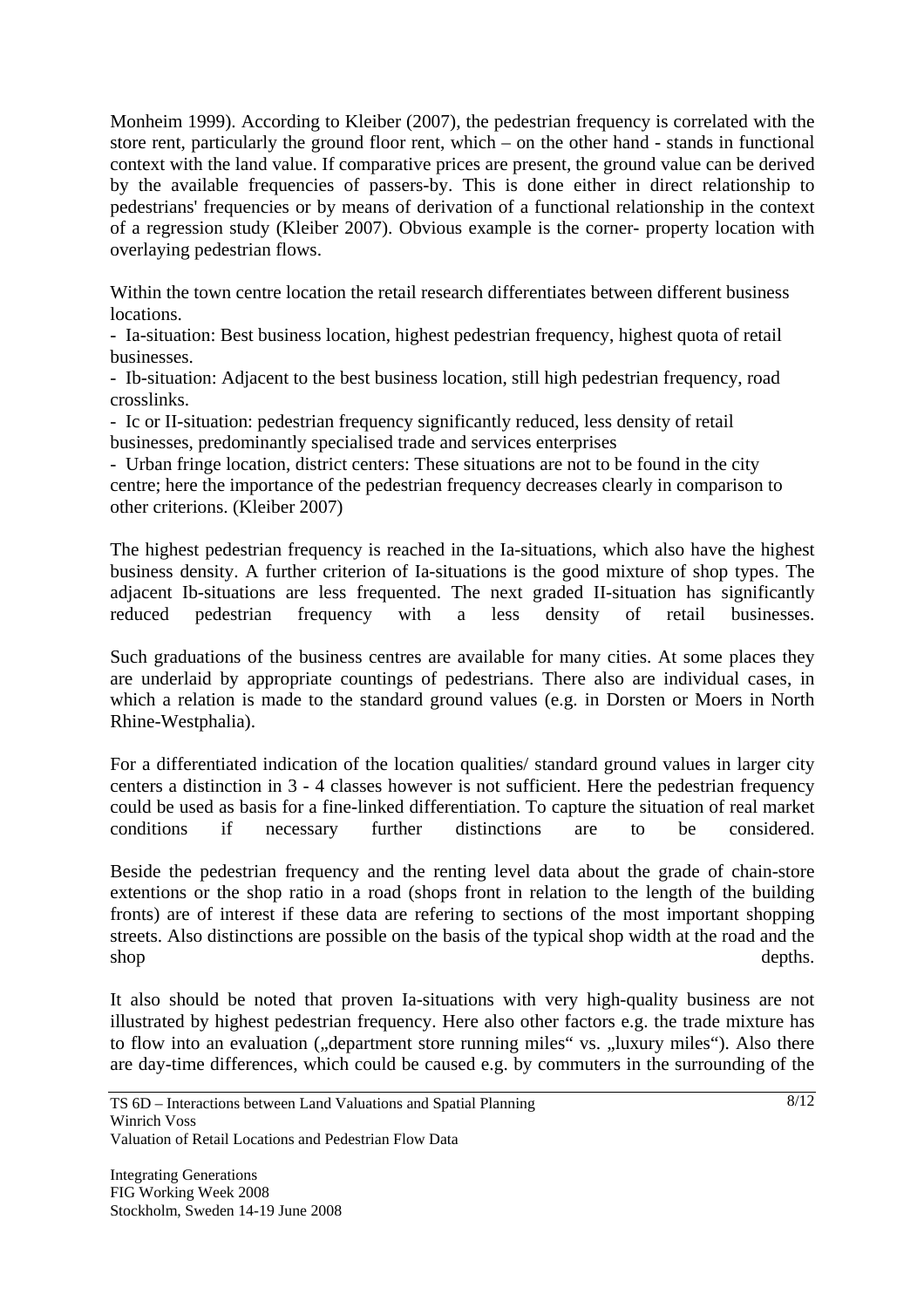railway station in the morning and the evening. Their influence on the location value must be particularly considered.

### **4.2 Previous measurements and location quality by pedestrian frequency**

Currently many institutions (for example, city-marketing, consumer research, advertising industry) collect pedestrian frequencies selectively at certain times on certain key points of the pedestrian zones, counting manually. The different agencies pursue with their observations different goals. While, for example, in the advertising industry often the information on absolute numbers is sufficient, research institutes, in terms of a more comprehensive analysis, need far more sophisticated tests.

Basic measure is the number of passers-by. The quantity of pedestrian flows on various points as well as their direction is the basis of the usual pedestrian traffic measurement.

For the retail trade sector, the number of pedestrians must be associated with the customer numbers. This approach needs already a differentiated approach to the pedestrian flows in order to be able to filter the shares of the commuter-, shopping- and entertainment-traffic out of the total number.

More detailed investigations (sex, groups, analysis of typical paths) are only made by scientific institutes in individual cases. When extensive surveys as e.g. in the Berne city centre were held in addition other data like the sex and age of pedestrians or the purpose of the visit were also noted by questioning (Aerni 1993, Sewer 1992). Information on the pedestrians' traffic usually originates from selective, punctual counts at major/important retail locations.

Pedestrian flow counts are very good suitable for the determination of the location quality and for the classification of the above mentioned business locations. Benefits of the pedestrian flow data arise from their independence from special items, such as the duration of a lease, land speculation or shape of a plot. Pedestrian frequencies react, in contrast to the more longterm rentals, quickly to changes. Moreover, they are to be raised (legally) unproblematic without considerations for data protection or business secrets. And the indicator "pedestrian frequency" could be registered in accordance to small subdivisions – in relation to the corresponding operating expense.

However, the initial data collection is extensive at first. About the required duration of the countings there are - older - studies, a model describing that considered the daily, monthly and annual flucuations (Heidemann 1966, Sewer 1992; Zweibrücken 2005). Thereafter 2-hour counting periods on certain days and hours of the week are sufficient to acquire the pedestrian flow data. The network of counting positions depends on the size of the inner city and the expected location differences. There are also possibilities for automated counting to examine.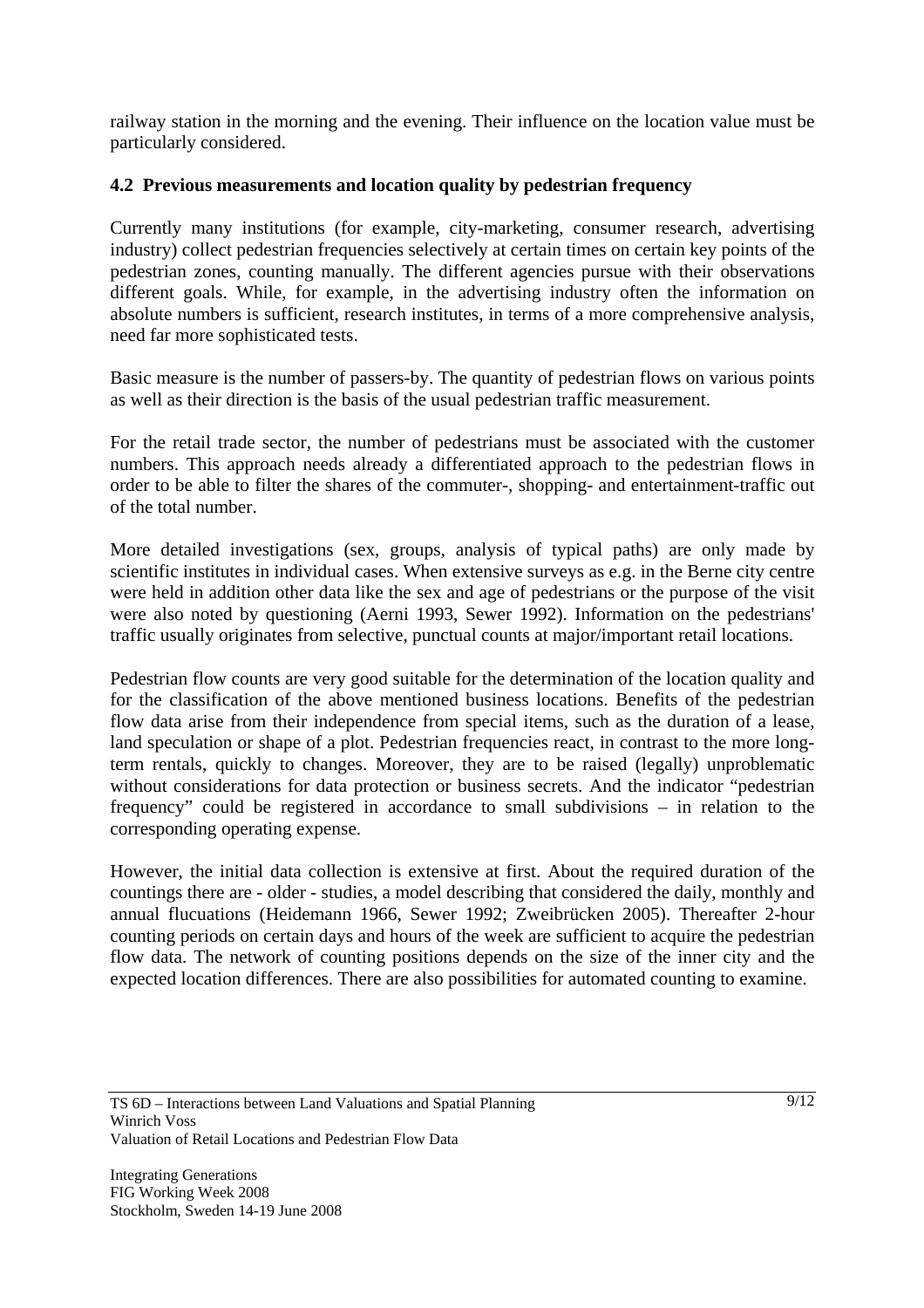#### **5. PRESENT EXPERIENCES**

First attempts for the determination of standard ground values including pedestrian frequencies were undertaken at the Geodetic Institut of the Leibniz University of Hanover (Germany). Ziegenbein reported about experiences from a study project (Ziegenbein 1999), furthermore partial results exist in form of diploma theses (Verwold 2005, Alves 2008). A concluding result is not to be derived from it yet.

The study project "standard ground valuation in the city centre of Hanover" aimed with consideration of different approaches - besides the evaluation of the rather scarce cases of transactions and of some surveys of vacant land - to derive the standard ground values from purchase prices of built-up porperties and in the light of the pedestrian frequency. The pedestrian frequency was used to select the area into zones of equivalent location qualities. The standard ground values could be determined by means of regression analysis depending from the parameters of "store size" and "zonal rent value" (Ziegenbein 1999).

In the context of the work, "standard ground values in locations with market function of the Hanover region" especially the locations of lower and middle center towns in the Hanover region had been investigated. Questionings of business owners of various inner cities in the region were accomplished, which was evaluated through regression analysis. With the help of the data obtained, a dependency of the ground floor rent related to location and shop windows resulted. However, the significant dependence on the standard ground values– which resulted in previous procedure - is not proven for these locations in the Hanover region (Verwold 2005).

In a survey for the city center of Osnabrück (163,000 Einw.) the gross rent method, the interrelated experts method and the pedestrian frequencies method were explored parallel, in order to derive zonal standard ground values. The count of the pedestrian frequency took place at 30 counting positions. The relative location values in form of the demarcation of zones of equivalent location could be best determined with the help of the expert opinions in the interrelated experts method; the interpolation of the frequency figures has without assistance (such as the consideration of building edges and street lines) no plausible result. The height of the standard ground values (absolute values) has been in the result of the interrelated expert estimation significantly higher than with the two other methods; here the standard ground values, derived from the pedestrian frequencies and the building density, result in appropriate values (Alves 2008).

A further development of this approach will be worthwhile. The existing methods of determining standard groud values can be improved through the additional use of data of the pedestrian flow and can be developed more corresponding to real market conditions.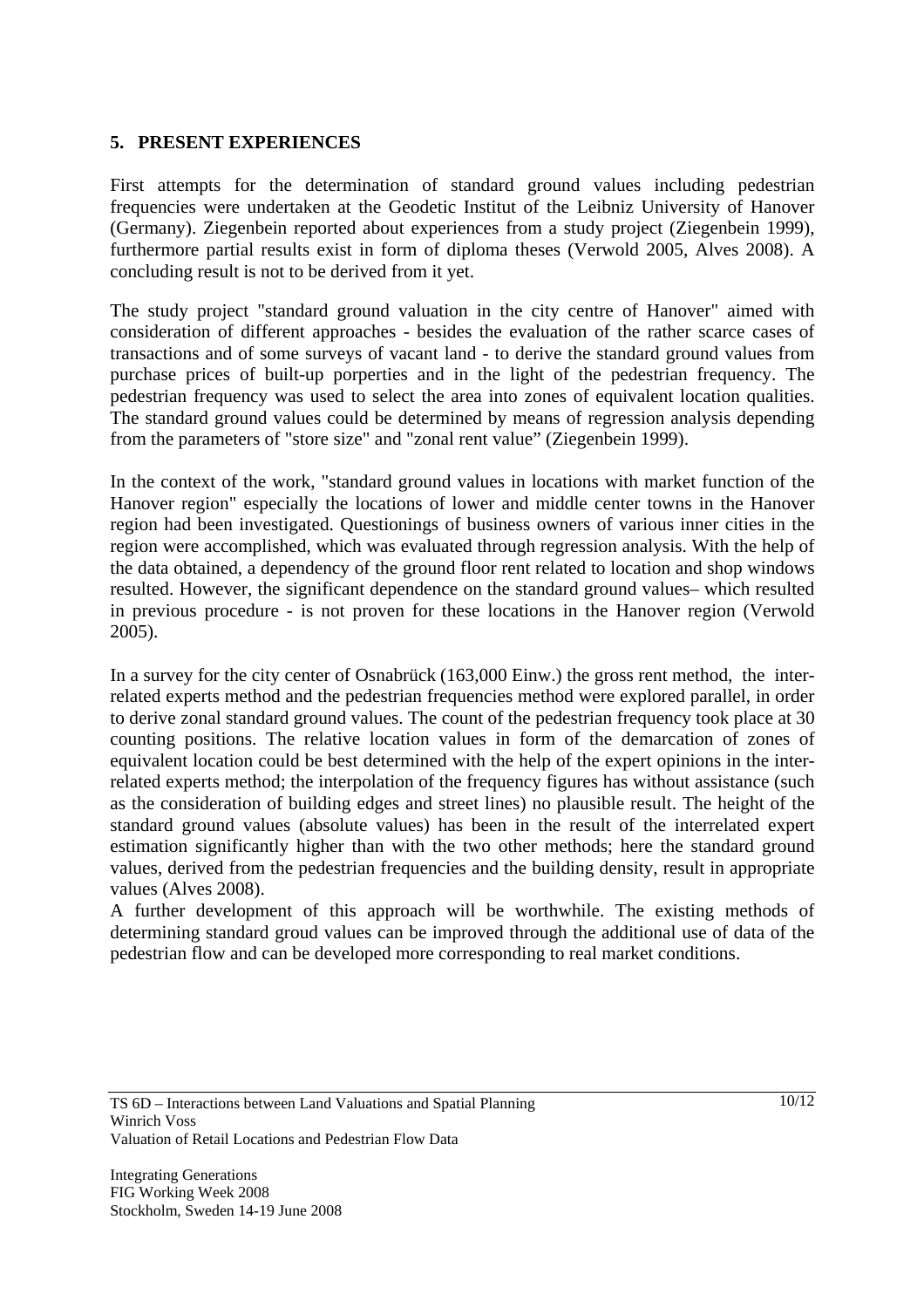#### **REFERENCES**

Aerni, K. et al. 1993. Fussgängerverkehr Berner Innenstadt, Schlussbericht. Band P 28, Geographisches Institut der Universität Bern.

Alves, J. 2008. Neue Methoden der Bodenrichtwertbestimmung in Innenstädten am Beispiel der Stadt Osnabrück. Diplomarbeit am Geodätischen Institut der Leibniz Universität Hannover (unveröffentlicht).

Bach, Hj., Ottmann, M., Sailer, E., Unterreiner, F. P. 2005. Immobilienmarkt und Immobilienmanagement. Verlag Vahlen, München.

Balchin, Paul N., Bull, Gregory H., Kieve, Jeffrey L. 1995. Urban Land Economics and Public Policy. 5. Edition, Pulgrave Macmillan, Hampshire.

Bieberstein, I. 1989.Die City als Standort für Einzelhandelsbetriebe – dargestellt am Beispiel der Stadt Köln. Göttingen: Verlag Otto Schwartz.

Dostal, M. 2007. Bodenrichtwerte der Münchner Innenstadt im Spannungsfeld des gewerblichen Immobilienmarktes. Mitteilungen DVW Bayern, Nr. 4.2007. 521 - 545.

Evans, Alan W. 1985. Urban Economics, Blackwell Publishers, Oxford.

Fachverband Außenwerbung e. V. 2006. Datenbeschreibung FAW-Frequenzatlas 2.1, Band 1 und 2. Karlsruhe : Digital Data Services GmbH.

Heidemann, C. 1966. Gesetzmässigkeiten städtischen Fussgängerverkehrs. Dissertation an der Fakultät für Bauwesen der Technischen Hochschule Carolo-Wilhelmina Braunschweig.

Gerardy, Th., Möckel, R., Troff, H., Bischoff, B. 12/2007. Praxis der Grundstücksbewertung. Olzog Verlag, München, Archiv Nr. 3.1.

Kemper's. 2007. CityProfil Düsseldorf. [Online] Juni 2007. http://www.kempers.net/data-livekempers/docs/pdf/deutsch/Demo/City-Profil-Duesseldorf.PDF.

Kleiber, W. und Simon, J. 2007. Verkehrswertermittlung von Grundstücken : Kommentar und Handbuch zur Ermittlung von Verkehrs-, Versicherungs- und Beleihungswerten unter Berücksichtigung von WertV und BelWertV. Köln : Bundesanzeiger-Verlag.

Kohlenberg, F. 1999. Geschäftsraummieten in niedersächsischen Städten - Mietübersichten und Relationen zum Bodenrichtwertniveau. Vermessungswesen und Raumordnung, Nr. 61. August 1999, S. 224 - 236.

Lund, H. 2003. Testing the Claims of New Urbanism: Local Access, Pedestrian Travel and Neighboring Behaviors. In APA Journal, Vol. 69, No. 4, S. 414 – 429.

Monheim, R. 1999. Methodische Gesichtspunkte der Zählung und Befragung von Innenstadtbesuchern. [Buchverf.] Günter Heinritz. Die Analyse von Standorten und Einzugsbereichen - Methodische Grundfragen der geographischen Handelsforschung. München.

Naegeli, Wolfgang, Wenger, Heinz 1997. Handbuch des Liegenschaftsschätzers. 4. Aufl., Schulthess Polygraphischer Verlag, Zürich.

Paul, G. 1983. Zur Korrelation von Geschäftsraummieten und Bodenwerten in Kernbereichen. Vermessung und Raumordnung 45/3. April 1983, S. 141– 149.

Reuter, F. 2007. Zur Ermittlung von Bodenwerten in kaufpreisarmen Lagen. In: Flächenmanagement und Bodenordnung, 3/2007, S. 97 – 107.

Schmalgemeier, H. 1977. Bodenpreisanalyse für den Innenstadtbereich einer Großstadt. Vermessung und Raumordnung (VR) 39/8. Dezember 1977, S. 422 – 437.

Valuation of Retail Locations and Pedestrian Flow Data